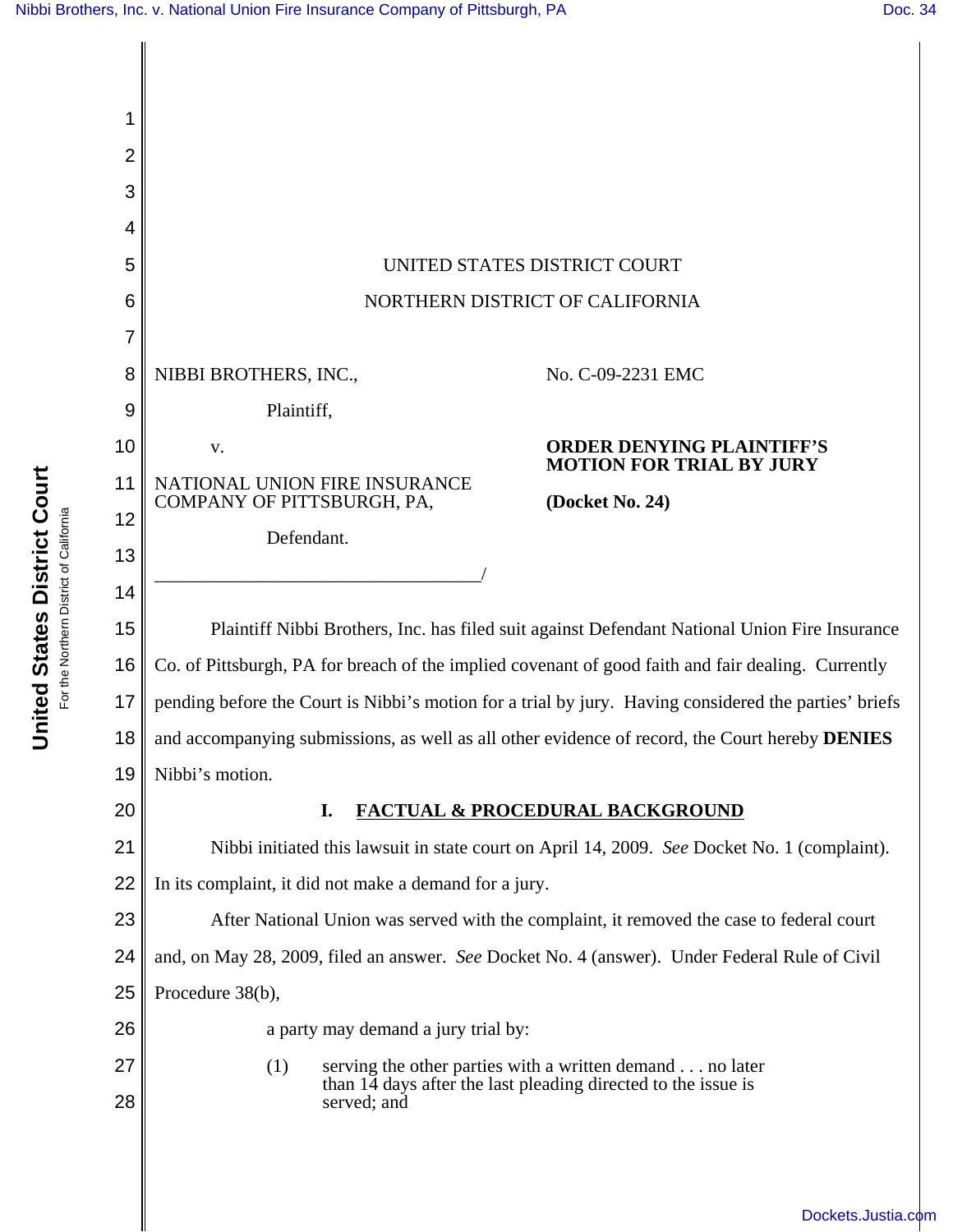## (2) filing the demand in accordance with Rule  $5(d)$

2 3 4 5 6 7 8 9 10 11 12 13 14 15 16 17 18 19 20 21 22 23 24 25 26 27 28 Nibbi incorrectly claims that the statement was filed in early September 2009. *See* Mot. at 5-6. Fed. R. Civ. P. 38(b). Because National Union answered the complaint on May 28, per Rule 38(b), Nibbi had  $14 \text{ days} - i.e.,$  until June  $11, 2009 -$  to make a jury demand. Nibbi failed to do so. The first time that Nibbi informed the Court that it wanted a jury trial was on October 9, 2009, when it filed a case management conference statement.<sup>1</sup> See Docket No. 13 (St. 18). Under the current case management order, trial is set for September 27, 2010. Fact discovery is to be completed by May 10, 2010, and expert discovery by June 7, 2010. *See* Docket No. 20 (order). **II. DISCUSSION** Under Federal Rule of Civil Procedure 39(b), a "court may, on motion, order a jury trial on any issue for which a jury might have been demanded." Fed. R. Civ. P. 39(b). National Union does not dispute that Nibbi could have asked for a jury trial on its claim for breach of the implied covenant. National Union argues, however, that, under Ninth Circuit law, a trial court's discretion to grant an untimely request for a jury trial is narrow, and a trial court may not permit a jury trial where the failure to make a timely demand is a result of mere oversight or inadvertence. There is a conflict among the federal courts as to what standard should be applied in deciding whether or not to grant a motion for a jury trial. "Several courts have stated that a Rule 39(b) motion for a jury trial should always be granted unless there is a strong and compelling reason for denying it." 8-39 Moore's Fed. Prac. – Civ. § 39.31[4][a]. But other courts have taken the position that a motion for a jury trial under Rule 39(b) should be granted only when the moving party shows adequate and persuasive grounds for granting the motion. According to these courts, mere oversight or inadvertence are not sufficient ground for granting a motion for a jury trial. More and special circumstances are required to justify granting the motion. *Id.*; *see also Ruiz v. Rodriguez*, 206 F.R.D. 501, 504 (E.D. Cal. 2002) (noting "wide divergence of opinion" – "[w]hile some Circuits take a restrictive view of the circumstances justifying relief under

1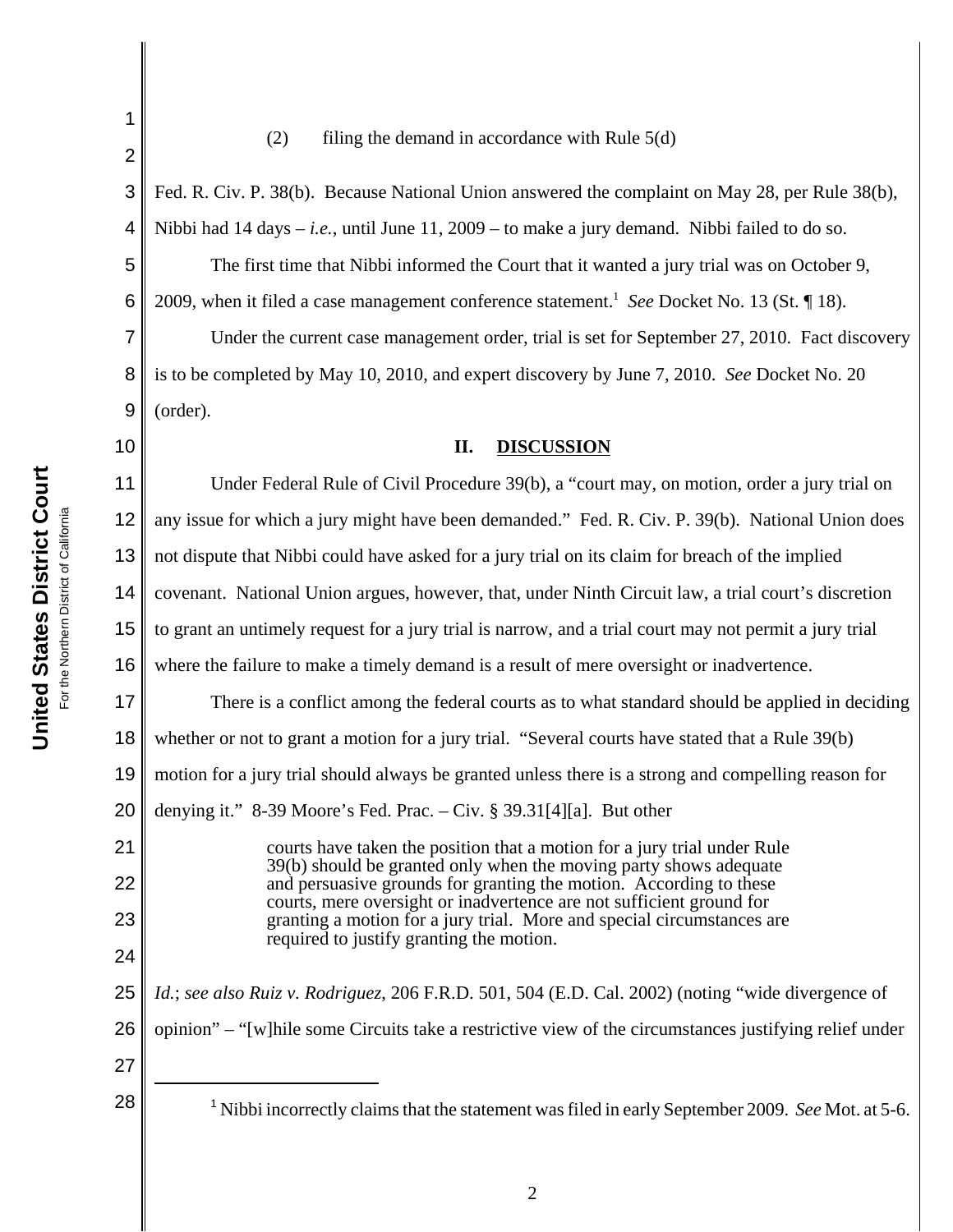1 Rule 39(b), others find the discretion granted to be very broad").

2 3 4 5 6 7 8 9 10 11 12 13 14 15 As National Union argues, the Ninth Circuit falls into the latter category. As the Ninth Circuit held in *Lutz v. Glendale Union High Sch., Dist. No. 205*, 403 F.3d 1061, 1065 n.4 (9th Cir. 2004), "[a]n untimely request for a jury trial must be denied unless some cause beyond mere inadvertence is shown." There the plaintiff "points to no explanation other than inadvertence for her failure to make a timely jury trial request as to liability." In *Pacific Fisheries Corp. v. H.I.H. Cas. & Gen. Ins., Ltd.*, 239 F.3d 1000 (9th Cir. 2001), a removal case, the Ninth Circuit rejected the moving party's contention that its attorney had not acted inadvertently but rather made a "good faith mistake of law" in misinterpreting federal and state rules and thereby erroneously calculating the period of time available to make the jury demand. The court stated: "Counsel's reasons for his errors are of no consequence because they are still due to inadvertence or oversight." *Id.* at 1002. *See also Zivkovic v. Southern Cal. Edison Co.*, 302 F.3d 1080, 1086 (9th Cir. 2002) (a "district court's discretion under Rule 39(b) is narrow and 'does not permit a court to grant relief when the failure to make a timely demand results from an oversight or inadvertence' such as a good faith mistake of law with respect to the deadline for demanding a jury trial").

16 17 18 19 20 21 22 23 24 25 26 27 28 In its papers, Nibbi argues that there is cause beyond mere inadvertence which should lead this Court to grant Nibbi's motion for a jury trial. *See id.* (noting that "[a]n untimely request for a jury trial must be denied unless some cause beyond mere inadvertence is shown"). *See, e.g.*, *Jones v. Pan American World Airways, Inc.*, No. 8-2033-DLJ, 1990 U.S. Dist. LEXIS 13728, at \*21-22 (N.D. Cal. June 26, 1990) (concluding that "more than mere inadvertence led to the untimely demand in this case" – "[p]laintiff's failure to file a timely demand arose from the breakdown of his communications with his attorney during the period immediately following the filing of the removal petition[;] [b]ecause his attorney was preparing to withdraw from the case, no jury demand was filed"); *Ruiz*, 206 F.R.D. at 505 (concluding that failure to serve the jury demand was not the result of the mere oversight or inadvertence of counsel, but rather the failure of the server to follow counsel's instructions and therefore allowing jury trial). According to Nibbi, the cause beyond mere inadvertence is "[t]he three venue changes from the date this case was originally filed through September 2009 [which] caused the case to remain in limbo[;] [t]his made any filing uncertain until